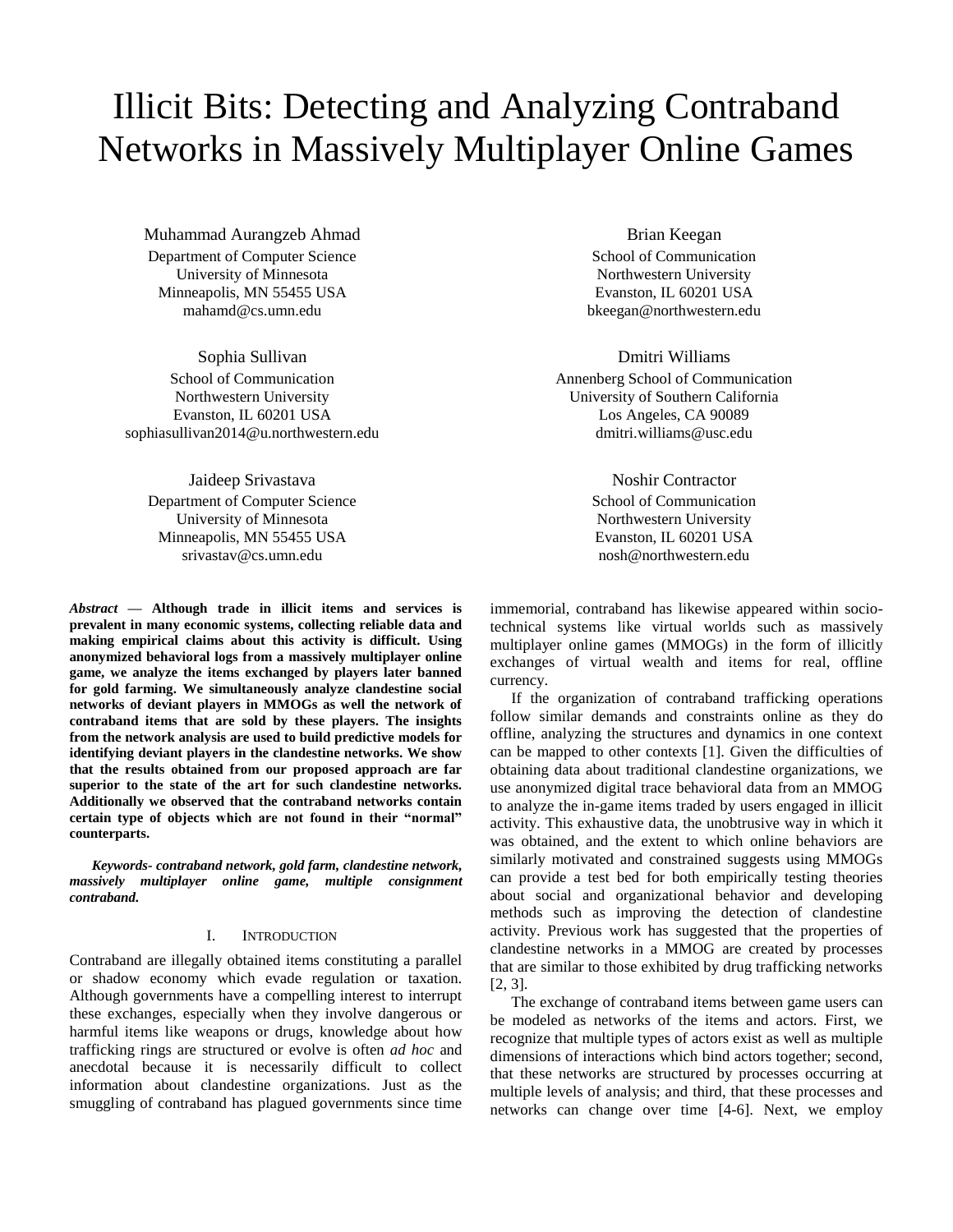

network analytic metrics of the relationships among contraband items as predictive features for machine learning methods. These behavioral models of contraband item use and exchange are associated with individuals engaged in clandestine activity. Finally, we integrate these contraband item models with other behavioral features to improve upon existing prediction approaches [7]. We conclude by discussing the implications this approach has for understanding the general processes which support clandestine organizations and directions for future methodological development and research.

## II. RELATED WORK

The problem of smuggling and contraband is as old as the establishment of formal trade relationships between nations. It plagued England after the establishment of a national customs collection system in 1275 [8]. Williams [9] gives a historical overview of the problem of smuggling and contraband and notes that in the medieval era smuggling was mainly focused on highly taxed and sought-after export goods. Interestingly, we observe a similar phenomenon in the massively multiplayer online game EverQuest II (EQII), as described in Section IV. A comprehensive historical survey of smuggling and contrabands by Karras [10] describes the relationship between the recognized trade and the "shadow" economy which constitutes smuggling. Karras finds also that the combination of corrupt officials and smugglers in some cases actually eased the life of local residents in different countries during the imperial era.

The inherent obstacle in studying smuggling is the extreme difficulty in collecting data in this domain, and thus there are not many such studies which use empirical data. There are, however, a few notable examples e.g., Von Lampe [11], who assessed the black market of cigarettes in Europe based on the open source data available on the subject, and the Caviar network data of Morselli [12]. The literature on contraband also notes that, while generally only one type of contraband item is transported at a time, there is mounting evidence that a large volume of contraband follows the Multiple Consignment Contraband (MCC) method which is based on the idea that multiple contrabands are shipped together in consignments. Within the computer science domain, the literature about contraband is mainly focused on using computing techniques for enabling the discovery of contraband in the real world or in contraband digital files. Shrader et al [13] describe a digital forensic tool for the identification and tracking of contraband digital files shared via the BitTorrent protocol.

An important component of studying illicit trade and contraband in any domain is the study of the social networks of the smugglers and the clandestine actors themselves. Ahmad et al [7] describe the use of machine learning approaches for identifying gold farmers, the players who stockpile in-game wealth and goods in order to sell them to other players for real money. Keegan et al [2] and Ahmad et al [14] studied the clandestine trade and trust networks of gold farmers respectively and described how the gold farmers try to obfuscate their interaction patterns in these networks to evade detection. Also relevant is the study of recommendations in coextensive networks in MMOGs by Ahmad et al [15] which describes the relationship between item trade and social relationships in MMOGs. Lastly, Keegan et al [3] discuss the usefulness of studying clandestine networks in virtual worlds and their applications to studying their counterparts in the offline world.

## III. LEGAL VS. ILLICIT TRADE ACTIVITY IN MMOGS

Trade is an important an integral activity in most MMOGs and serves a variety of purposes e.g., buying new items to improve one's character, raw materials to craft new items, materials to repair equipment etc. We use data from one PVE (Player vs. Environment) server in EQII called the 'Guk' server. The data that we use spans from January 1 to June 11, 2006. We only consider the players who were involved in trade activities in this period which contains 7,652 players and out of these 251 are gold farmers. We note, however, that the number of active gold farmers changes over time partially because the identification of these players as gold farmers resulted in the removal of these accounts from the game. We define an item to be contraband not by an intrinsic property of the item but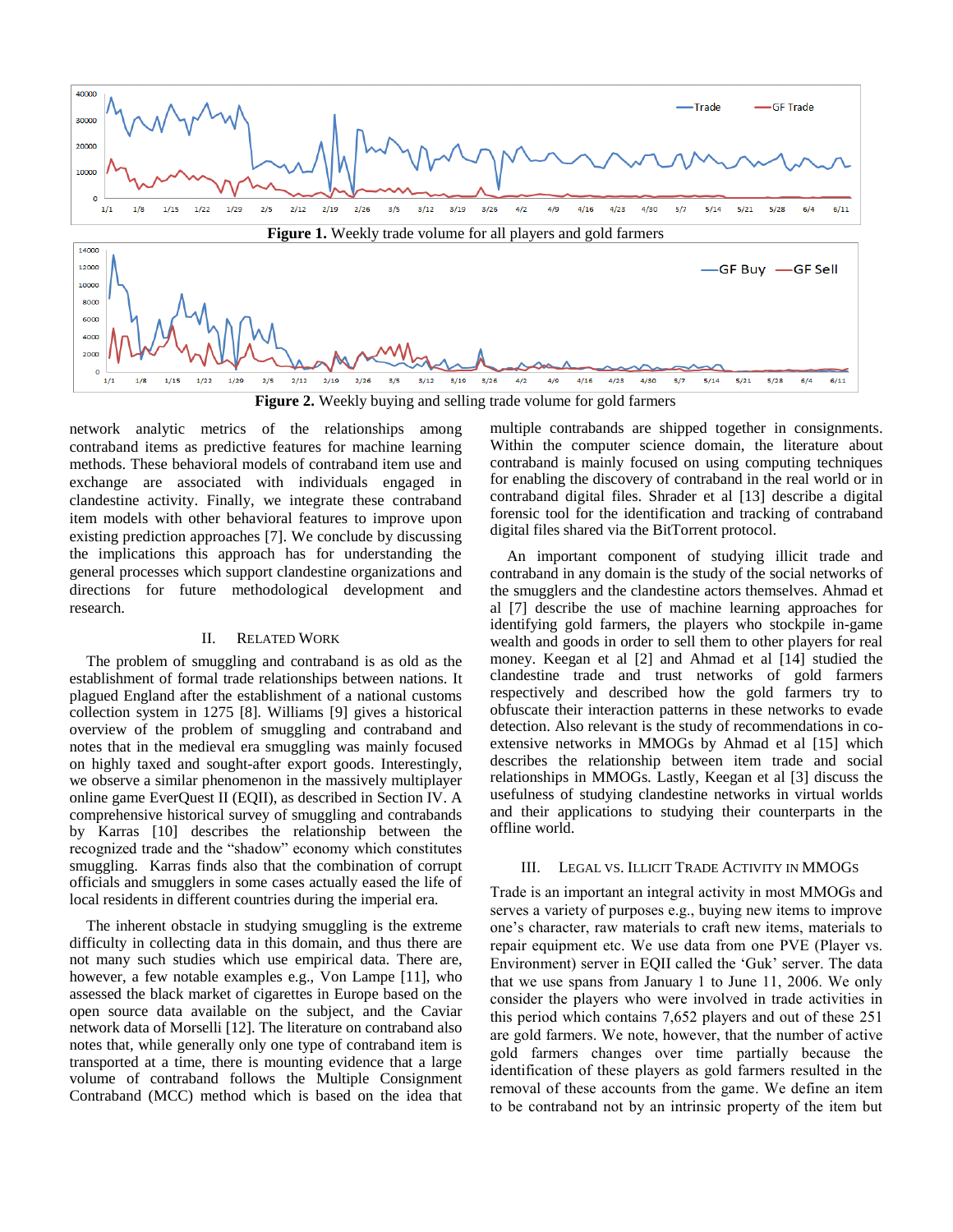

rather if the item was sold by a player identified as a gold farmer. Gold farming activity and consequently contraband sold either varies over the course of time or eludes detection after a certain point in time. Figure 1 shows the volume of trading activity as measured by the number of transactions over time on a weekly basis. It is clear that gold farmer trading activity is a significant fraction of the trading activity for the first two months and then significantly declines. There are several possible explanations for this: Gold farming activity declined within this server as a result of changes in market demand, administrator enforcement, or practices employed by the gold farmers to evade detection[2]. There is however insufficient data to decide which possibility is the correct one. Also noteworthy is the overall trading activity exhibits regular periodicity beginning in March. The peaks correspond to increases in trading activity on weekends over weekday activity.

Since the main revenue generation activity of gold famers is by selling their "loot" or the result of their efforts to other players, we also compared how the buying activity of gold farmers compares with selling activity as given in Figure 2. Surprisingly, a larger volume of trading activity of gold farmers is for buying items instead of selling them. This implies that gold farmers may be buying items for some other purpose. We explore this in more detail in the next section. Previous work on gold farming [2] has indicated that the gold farmers may be trading with one another in order to confuse the game administrators and evade detection. To explore this further we plotted the volume of trade between gold farmers as given in Figure 3. Here we do not see any discernable patterns but the trade volume declines to nearly zero after March and is never a significant proportion of the total gold farmer trading activity.

The trading volume measured in terms of transactions declines over time and becomes increasingly periodic; however, the number of items which are traded, as shown in Figure 4, indicates a different type of behavior when it comes to gold farmers. The number of unique items sold shows periodic behavior for most of the span of the data, with the exception of a phase shift in February. Interestingly, even though the trade volume of items sold by gold farmers changes over time, the number of items remains more or less constant. This implies gold farmers are interested in certain types of unique items, a phenomenon which is discussed in more detail



**Figure. 6.** Dist. of items sold over the course of 5 months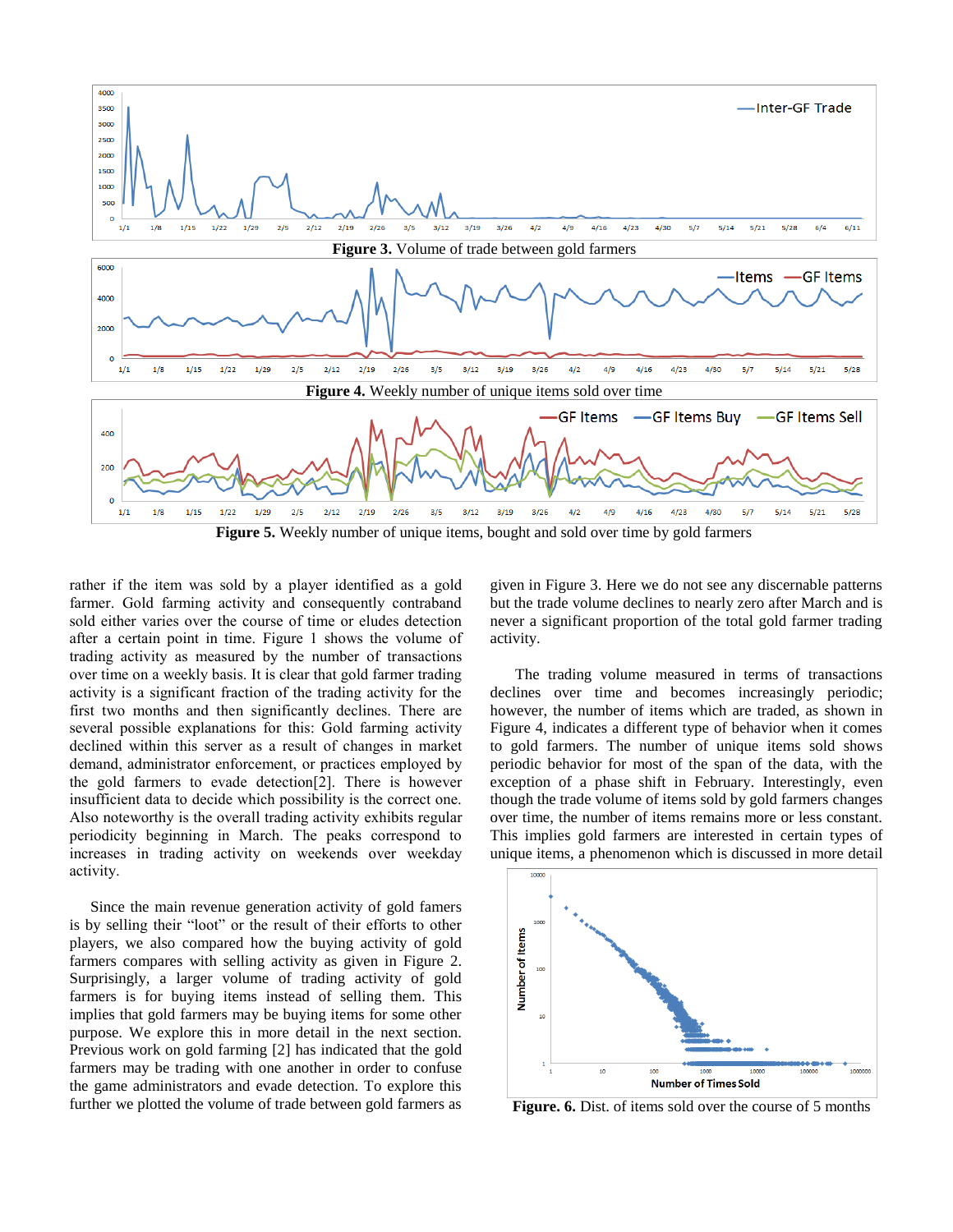in the next section. Figure 5 gives a more detailed breakdown of gold farmer items. There are some major differences with respect to the number of unique items which are bought or sold by gold farmers e.g., the number of unique items which are sold by gold farmers, or contraband, are more than the number of items which are bought by gold farmers even though the reverse is observed when we look at the trade volume for the gold farmers. This implies that the gold farmers are buying many items in bulk but sell items to other players in smaller portions.

# IV. CLANDESTINE SOCIAL NETWORKS AND ILLICIT TRADE IN MMOGS

Previous work on the trade networks of gold farmers [2] has concentrated on only the transaction networks without considering the items that are traded. Here we extend the previous work on this area by concentrating on the contraband items in the data.

## *4.1 Item Projection Networks*

Consider the bipartite (two-mode) network consisting of the social network of market actors (buyers and sellers) in one mode and the items that they trade in the second mode. We project this network into a unipartite (one-mode) space of relationships connecting items only if they have been traded by the same person. This network reveals whether pairs of items are regularly exchanged by many players.

Table 1 gives the summary of the item network over the course of five months. We also consider a "gold farmer (GF) subnetwork" of items which are traded by gold farmers. Since there are a large number of items which can be traded by a player, the item network can be very dense. Comparing the general item network to the gold farmer network, we see that both networks have similar densities. While this suggests that gold farming activity is difficult to discern from licit in-game economic, we also note that gold farmers trade in a relatively small number of items as compared to the rest of the population. As shown in Figure 6, total activity for all items in the network follows a long-tailed distribution with most items being exchanged few times but a few items constituting the vast majority of trading activity.

Now, we consider the items which are sold or bought more often by gold farmers than the rest of the players. We examine items which are not only frequently sold but also frequently bought by gold farmers. Tables 2 and 3 respectively report a list of the top 5 items frequently bought and sold by gold farmers. We define Support of an item *X* as the number of transactions where the item occurs divided by the total number of transactions. One interesting characteristic of the items

frequently bought by gold farmers is that these are usually low-end items, i.e. items that are cheap to buy and, in many instances, used for crafting other items. Gold farmers could also be using these items to craft more complex items to be sold later.

One possible explanation for this phenomenon is that gold farmers may be hoarding some materials in order to monopolize the production of certain items in the game. On the other hand, the items which are sold almost exclusively by gold farmers have a very different characteristic: these are almost always high-end items which require a lot of in-game effort to obtain or craft. This makes sense from the domain perspective since the gold farmers would mainly be interested in selling items which are likely to yield a higher payoff as compared to more generic items within the game.

**Table 2.** The top 5 items, bought by gold farmers

| <b>Item Name</b>           | Number of           | <b>Support</b> |
|----------------------------|---------------------|----------------|
|                            | <b>Transactions</b> |                |
| Repair materials           | 3898                | 0.81           |
| Aerated mineral water      | 3,611               | 0.99           |
| Mulberry                   | 2,273               | 0.53           |
| Bees wax candle            | 1,173               | 1.0            |
| Crude solidified Enneanoid | 201                 | 10             |
| oam                        |                     |                |

|  |  | Table 3. The top 5 contraband items, sold by gold farmers |  |  |  |
|--|--|-----------------------------------------------------------|--|--|--|
|--|--|-----------------------------------------------------------|--|--|--|

| <b>Item Name</b>                   | Number of           | <b>Support</b> |  |
|------------------------------------|---------------------|----------------|--|
|                                    | <b>Transactions</b> |                |  |
| Ebon Relic                         | 6,417               | 0.70           |  |
| <b>Star Sapphire Amulet</b>        | 5,478               | 0.68           |  |
| Indicolite Relic                   | 5,000               | 0.67           |  |
| <b>Star Sapphire Scrying Stone</b> | 4.971               | 0.70           |  |
| <b>Bayberry Sealed Document</b>    | 3,964               | 0.71           |  |

#### *4.2 Frequent pattern mining analysis*

We improve upon this analysis by doing frequent pattern mining analysis to determine what items are sold together by gold farmers, using an adaption of the Association Rule Mining framework [16]. The concept of Support as described previously is useful here since we are only interested in the items that are sold almost solely by gold farmers, the Confidence of an item, from the frequent mining paradigm [16], is a less useful concept since there are a large number of items which have extremely low support, e.g. only ten transactions out of 28 million. The inclusion of such items in

**Table 1.** Characteristics of the item network over time

| Mon. | Edges     | Nodes  |       | $Edges_{GF}$ | $Nodes_{GF}$ | $d_{GF}$ |
|------|-----------|--------|-------|--------------|--------------|----------|
| Jan  | 3.489.037 | 13.009 | 0.041 | 76.559       | .874         | 0.044    |
| Feb  | 4.392.985 | 16.543 | 0.032 | 83.998       | 2.432        | 0.028    |
| Mar  | 7.539.607 | 29.998 | 0.017 | 180.348      | 3.369        | 0.032    |
| Apr  | 7.033.935 | 18.568 | 0.041 | 77.428       | 2,011        | 0.038    |
| May  | 7,755,564 | 19,012 | 0.043 | 81,758       | .436         | 0.079    |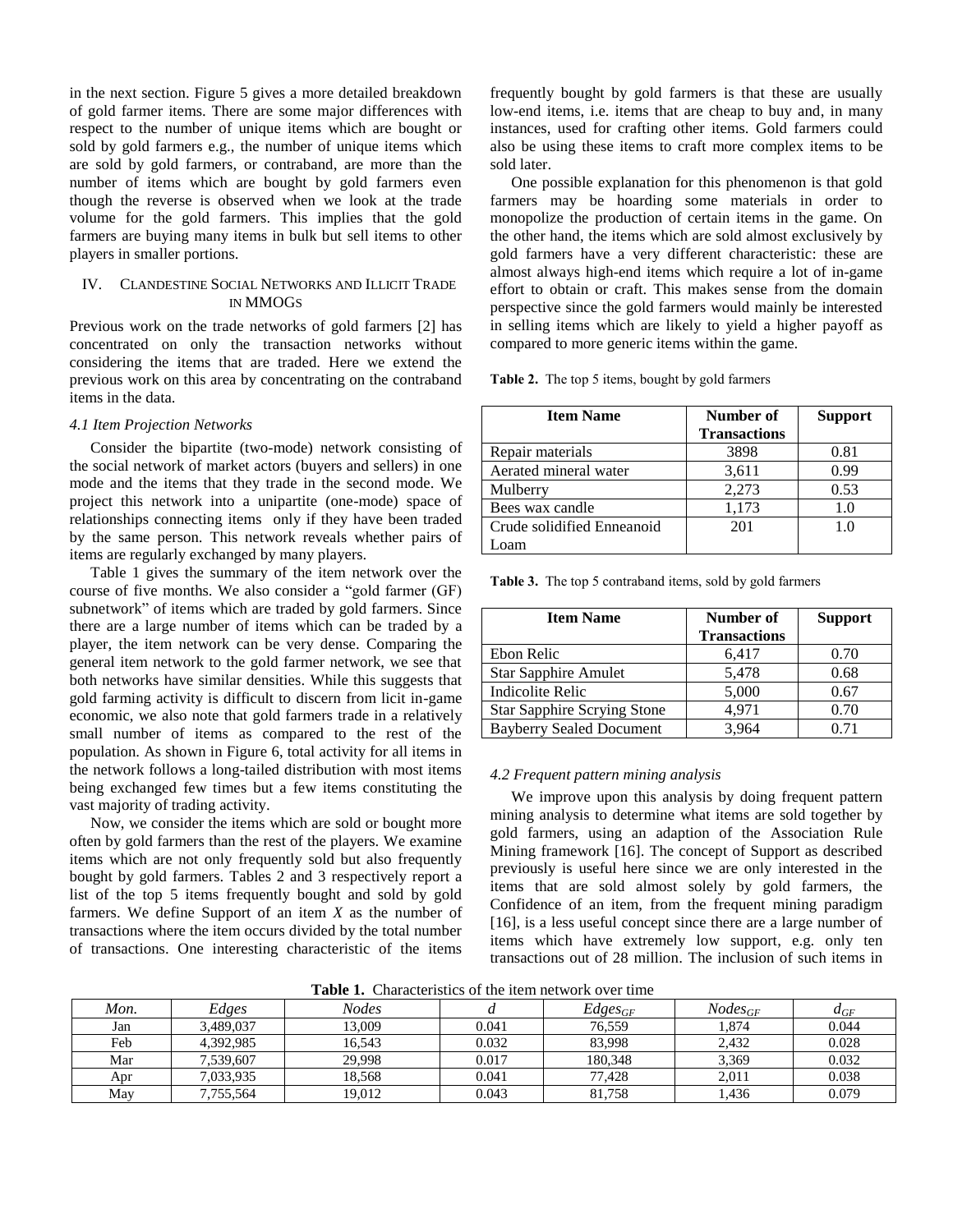the analysis is important since such items are usually high end items as described previously and thus require some time to accumulate. We can, however, specify a threshold in terms of the least number of transactions  $\tau$  that must be present in dataset. Once we have identified the items which have high Support amongst gold farmers these can be used as features to predict gold farmers as we demonstrate in section 5. Since we are only interested in the item sets which have high support amongst the gold famers, item set generation can take this into account by only generating the frequent item sets which have a minimum support amongst the gold farmers.

It should be noted that there is one shortcoming that must be addressed in the interpretation of these results. Since the gold farmers studied are only the ones who were identified, there are certainly players who are gold farmers but had not been identified [7]. Consequently, this affects the support of the item sets bought or sold by the gold farmers. Previous work [2] has established that a substantial subset of the people who trade with gold farmers, called gold farmer affiliates, may be gold famers themselves. We thus refine the support metric to include the cases where the items were bought or sold by gold farmers. Thus the *Auxiliary Support o*f an item is defined as the proportions of items which are sold by gold farmers and the gold farmer affiliates with respect to the total number of transactions involving that item. This, however, dramatically changes the number of items under consideration since many of the gold farmer affiliates are prolific buyers and sellers. Thus in January there are 1,874 items associated with gold farmers but 3,998 (more than twice as many) items associated with the affiliates. An analysis of the types of items associated with the affiliates paints a more complex picture – the gold farmer in-affiliates i.e., players who buy items from gold farmers, usually buy high-end expensive items from them while the gold farmer out-affiliates usually buy a combination of all types of items so that it is difficult to categorize them.

#### **4.2 Frequent-Networks of Contraband in MMOGs**

Just as there are certain items which are frequently associated with gold farmers, there are also certain groups of items which are almost always sold by some gold farmers but not at the same time e.g., consider items A and B which are sold together by gold farmers and item C which is also sold by the same gold farmers but at a later time. While market basket analysis can be used to determine the groupings of items which are sold together frequently, the traditional framework of market basket has to be modified in order to discover grouping of items which are separated across time but which are nonetheless sold by gold famers. It should be noted that this problem is different from sequential pattern mining because we are not interested in the sequence or the order in which the item is sold or bought but if certain items are likely to be bought or sold by the same group of people over the course of many transactions. Thus, it is possible to construct a network of such items, which we call the frequent-network of contraband in MMOGs. Raeder et al [17] introduce the concept of market basket analysis with network data. We use a different framework from that used by Raeder et al [17] since the purpose of our analysis is not to discover network based association rules for all the transactions but to discover frequent patterns of networks of items which are associated with gold farmers or their affiliates. An example of the network of items [15] with the largest support is given in Figure 8.

We used the association rule mining framework for this task as well; the algorithm given below describes the candidate generation and evaluation task. First only the items which have the minimum Support amongst the gold farmer class are generated. Once such item sets have been generated, a levelwise generation of more candidate sets can be done in a manner similar to the Apriori algorithm [16] by generating new item sets by concatenating the item for an item set by an item set of size one but for only those cases where the support is greater than or equal to the minimum support. Once all such itemsets have been generated, the network of itemsets can now be generated. Since the networks of items that we want to extract are not necessarily present in the same set of transactions, we have to define the concept of support in a different manner. Given an itemset consisting of *k* items we represent it as a *k*-complete graph *NS*. Now consider the social network of people who have traded with this item, for all the frequent items associated with these people we generate new itemsets by the union of the previous graph  $N<sub>S</sub>$  and itemsets which have at least one element common with *NS*. The support for the network graphs is defined differently because of the network effect. Additionally we introduce the idea of *background support -* the proportion of people who are common to both itemsets i.e., the number of people who have either bought or sold that item. Thus given two item- networks represented as graphs *N<sup>A</sup>* and *N<sup>B</sup>* having one or more elements (represented by set *NC*) common between them, the support of the two elements is the number of transactions where either of these two itemsets are observed with the class of interest (gold farmers in the current domain) in the dataset divided by the total number of transactions where these instances are observed. This can be illustrated by considering graph *GAB* in Figure 7, itemset *C* is associated with a subset of the same people who are associated with *GAB*.





The item sets are lexicographically arranged and since the graphs are generated from these graphs, the network of items are generated lexicographically as well which avoids the problem of having to check for isomorphism between different graphs.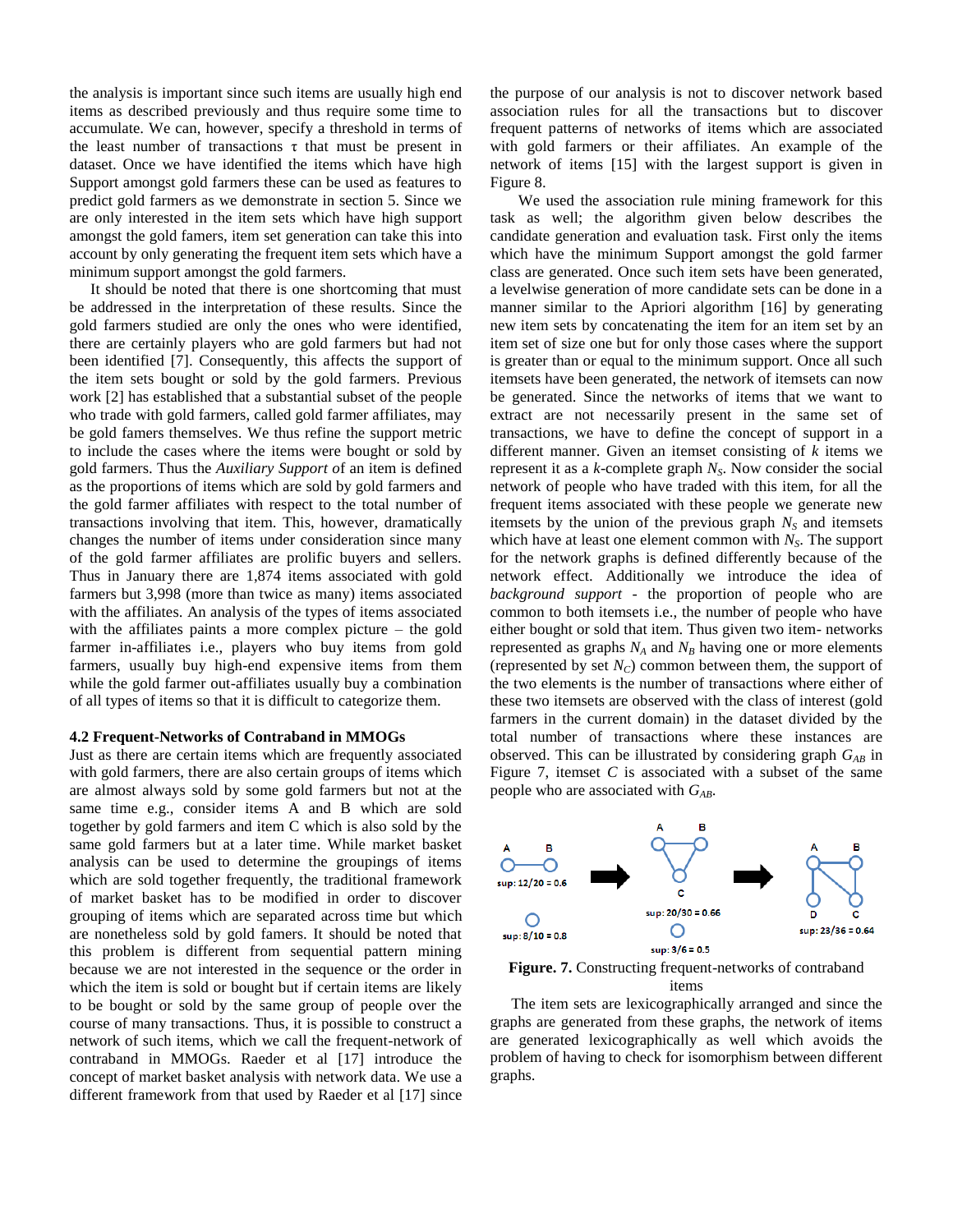```
Discover Frequent Item Networks
Input: Transaction database T, Minimum 
Support minSupp
        Maximum size of the network graph 
maxNetSize
        The background support backSup
I(j), itemset at level j
   begin
     For each Transaction;
       Save counts C_j and counts C_{jGF} for all the itemsets j in the set 
I(1)Save the itemsets I_j where C_j / C_{jGF} ≥
minSupp
    Set j = 1While \sup_{GF} (I(j)) \geq minSuppGenerate I(j+1) = I(j) + I(1), j = j+1Set N(1) = I(1)While sup(N(j)) \geq minSupp and j <maxNetSize
       Generate N(j+1) = N(j) + N(j-1), j = j+ 1
        sup(N(j+1)) =(C_{GF}(j)+C_{GF}(j+1)) / (C(j)+C(j+1))
```

```
 end.
```
## **Algorithm 1: Generating the frequent Item Network**

The main idea behind the approach of using not only item sets but also networks of item sets is that if one can discover such groups of items then they can be used to enhance gold farmer prediction methods. In this case, a feature would constitute a graph of frequently sold items instead of features which are just counts of scalars using the count of items themselves. Figure 9 illustrates this approach where the feature sets consist of a network of frequently occurring items.



**Figure. 8.** Network of Items with more than half a million transactions

# V. CONTRABAND BASED PREDICTION IN CLANDESTINE **NETWORKS**

We now demonstrate the utility of using contraband and contraband-networks as features in machine learning models for predicting if a player is a gold farmer or not.

# *A. Datset*

The timespan that we consider is five and a half months as described previously. We limit the set of players under consideration to those who have traded at least once and exclude players who have engaged in other forms of "trade" like gifting or bartering. Thus there are 9,383 players, and out of these, there are 331 are gold farmers. There are also 5,650 gold farmer affiliates, i.e. players that gold farmers have traded with. 4,497 players sold items to gold farmers and 4,136 players bought items from gold farmers. This implies not only that the gold farmers are prolific traders but also that the gold farmers trade with a large set of same traders.

# *B. Model Descriptions*

Using the consignment trade data, we constructed a set of machine learning models using the item sets, their networks, player demographics and in-game characteristics as features. The last two feature sets correspond to the features used in the previously reported results on gold farmer detection [7]. Using a combination of these features and also considering them in isolation, we describe the following four models which were to address the current classification problem:

- **Model 1 (Player Attribute Based Features):** These features are based on the attributes of the player's character in the game e.g., character race, character gender, distribution of gaming activities etc. These are the same features which were used by Ahmad et al [7].
- **Model 2 (Item Based Features):** These are the features which are derived from items bought and sold from the consignment network. These features are based on the frequency of the frequent items sold or bought by gold farmers.
- **Model 3 (Player Attribute & Item Based Features):** All the attributes from the previous two models.
- **Model 4 (Item Network Based Features):** Features which are derived from the item network in a manner analogous to Model 2.
- **Model 5 (Player Attribute & Item-Network Based Features):** A combination of features from Model 1 and Model 4.
- **Model 6 (Item Network & Item-Network Based Features):** A combination of features from Model 2 and Model 4.
- **Model 7 (Player Attribute, Item & Item-Network Based Features):** Union of all the features described above.

# *C. Experiments and Results*

We used a set of standard classifiers for the classification task using the Machine Learning package Weka [18]. The classifiers that we used are as follows: Naive Bayes, Bayes Net, Logistic Regression, KNN, J48, JRip, AdaBoost and SMO. The results of the predictions from the various models are given in Table 4 where the models correspond to the models described in the previous section. We only report results from the best classifier for each model instead of giving results for all the classifiers mainly because of space constraints. Model 1 corresponds to the model used by Ahmad et al [7]. From Table 4 it is clear that the results vastly improve upon the previous reported results for gold farmer detection.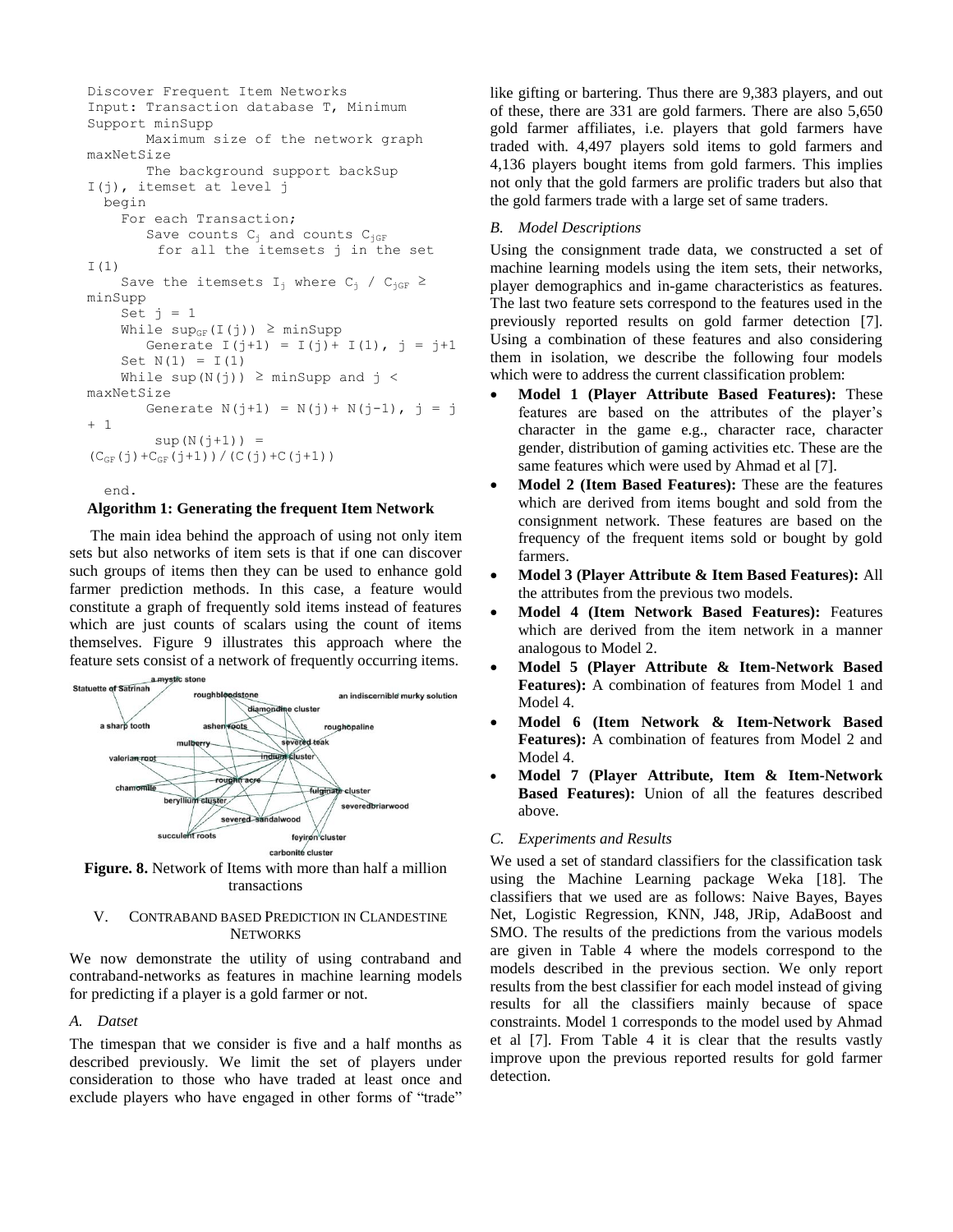The best overall results are obtained from Model 6 which corresponds to the model which is constructed by combining the item based features with the item-network features. Model 3 also gives a relatively high value for recall but the value for precision and F-Score is much less that that of the combined model. Interestingly Model 7 which corresponds to the combined model and which uses features from all the previous models does not perform as well but it still performs better than the baseline model. Also noteworthy, is that Model 2 and Model 4 have similar F-Score but the trade off between precision and recall for each is observed.

Thus, for model selection, the main criteria that one has to address in this domain is not just the performance in terms of these metrics but also the human effort is required to determine if the person who is flagged is indeed a gold farmer or not. This is so because in some contexts there is a high cost associated with flagging gold farmers incorrectly. In such contexts a model with high precision is highly desired. In other contexts where gold farming related activities have a high volume and there are a high number of gold farmers within the game, recall is a more important metric. The choice between these two models will thus depend upon the requirements of the domain.

**Table 4.** Prediction Results from the various models used

| <b>Model</b> | <b>Precision</b> | Recall | <b>F-Score</b> |
|--------------|------------------|--------|----------------|
| Model 1      | 0.721            | 0.657  | 0.687          |
| Model 2      | 0.747            | 0.873  | 0.805          |
| Model 3      | 0.723            | 0.694  | 0.708          |
| Model 4      | 0.866            | 0.749  | 0.803          |
| Model 5      | 0.703            | 0.716  | 0.709          |
| Model 6      | 0.943            | 0.729  | 0.822          |
| Model 7      | 0.728            | 0.683  | 0.705          |



transactions

## VI. SUMMARY

Trade is an important aspect of gaming in MMOGs. Previous work on the economies of MMOGs has demonstrated that many real-world phenomena can be mapped onto virtual worlds [1]. Because of challenges related to data collection in the offline world, it is not possible to study certain types of phenomenon in sufficient detail, especially phenomenon related to the study of clandestine activities and their associated networks [3]. Thus, virtual worlds offer an opportunity to bridge this gap and study such phenomena in

much more detail than is possible in the offline world. The insights gained from studying virtual worlds can be applied to the real world if sufficient mapping can be established between them.

One such problem that we addressed in this paper is that of trade associated with contraband and their item networks. After discovering a set of items which were most often associated with gold farmers, we used those items as well as the networks between them as feature sets in machine learning models to predict who the gold farmers are. The improvement of results demonstrated the viability of this approach.

#### VII. CONCLUSION AND FUTURE WORK

The availability of datasets which contains information about clandestine activities opens new avenues of research for studying such activities. In this paper, we analyzed contraband trading activity and contraband networks in MMOGs. It was discovered that gold farmers sell certain items more than other players, and there are certain items they also buy more often. The items that gold farmers sell more often as compared to normal players are high end items that likely fetch more money. On the other hand, the items that the gold farmers are inclined to buy more often are the low end items. There are two possible explanations of why these patterns appear. One possibility is that they do so in order to corner the market and create an artificial monopoly over that resource. The alterative is that they do so in order to use them in crafting other items. In our future work we seek to address this issue.

Using insights gained from the analysis of contraband networks in MMOGs, we addressed the challenge of gold farming detection. While the difficulty of gold farmer detection has been addressed before [7], in this paper we extend the previous results by adding information from contraband networks as feature sets to enhance the prediction task. The approach that combined features from both the list of items and item-networks associated with gold farmers yielded the best results. In future work, we plan to expand the current analysis from contraband networks to a multi-network analysis which includes other networks in MMOs like the trust network [14], mentoring networks, chat networks and other trade networks.

#### ACKNOWLEDGMENTS

"The research reported herein was supported by the AFRL via Contract No. FA8650-10-C-7010, and the ARL Network Science CTA via BBN TECH/W911NF-09-2-0053. The data used for this research was provided by the SONY corporation. We gratefully acknowledge all our sponsors. The findings presented do not in any way represent, either directly or through implication, the policies of these organizations."

#### **REFERENCES**

- [1] D. Williams, "The mapping principle, and a research framework for virtual worlds," *Communication Theory,* vol. 20, pp. 451- 470, 2010.
- [2] B. Keegan, M. A. Ahmad, D. Williams, J. Srivastava and N. Contractor. "Dark gold: Statistical properties of clandestine networks in Massively-Multiplayer Online Games," in